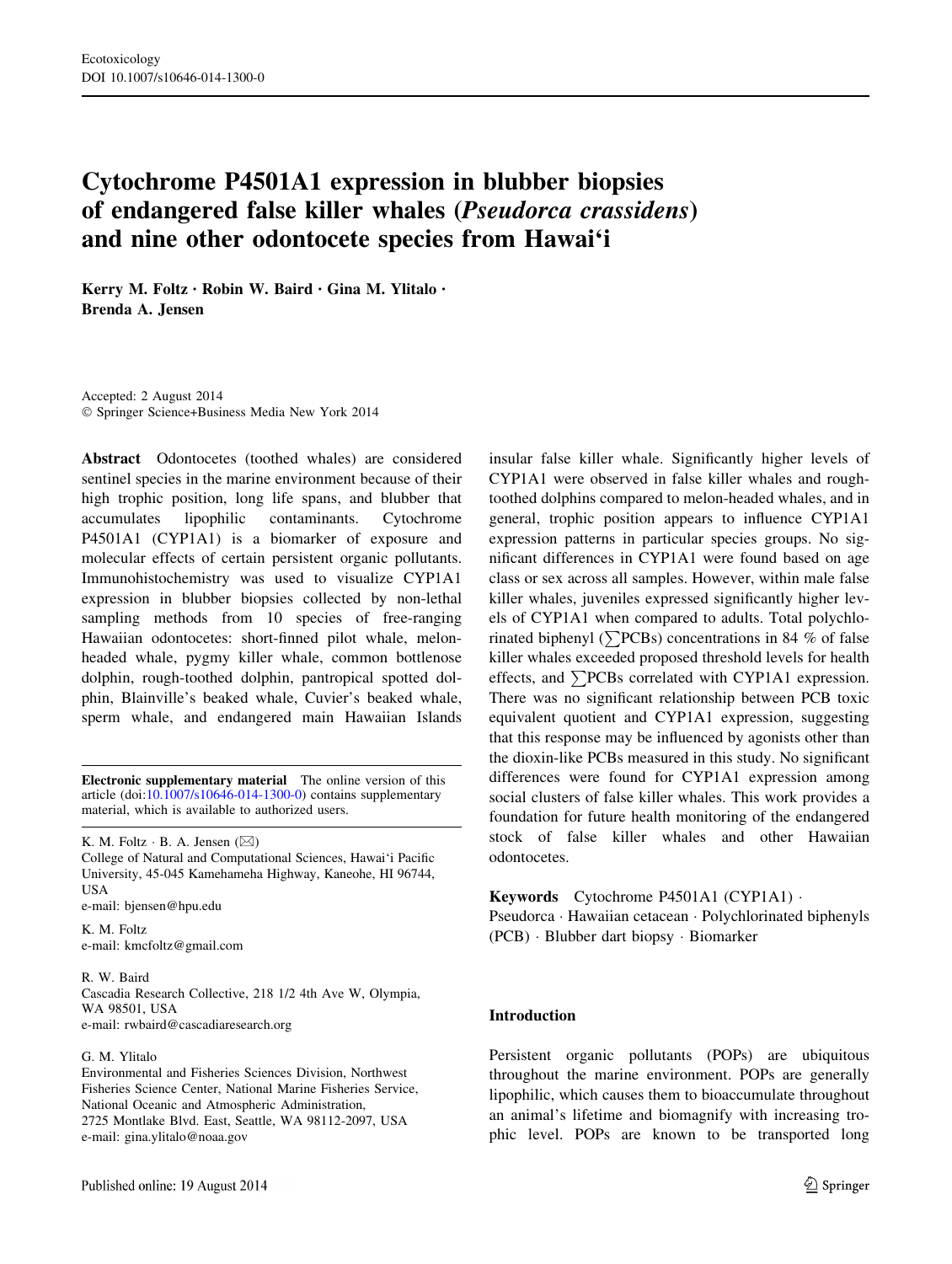distances to remote regions via atmospheric deposition and evaporation events (Wania and Mackay [1996\)](#page-11-0).

Particular classes of POPs can exhibit their toxic effects in humans and wildlife via the aryl hydrocarbon receptor (AHR), a soluble ligand-activated transcription factor and member of the basic helix-loop-helix family of transcription factors (Gu et al. [2000\)](#page-10-0). The most established highaffinity AHR agonists include certain of the halogenated aromatic hydrocarbons (HAHs) and polycyclic aromatic hydrocarbons (PAHs) (reviewed in Denison et al. [2002](#page-10-0)). HAHs are trace contaminants created in industrial processes that involve chlorination in the presence of phenolic substrates (Schmidt and Bradfield [1996](#page-11-0)). Examples of HAHs include 2,3,7,8-tetrachlorodibenzo-p-dioxin (TCDD), the most toxic HAH, and the more environmentally abundant polychlorinated dibenzo-p-dioxins (PCDDs), polychlorinated dibenzofurans (PCDFs), and dioxin-like polychlorinated biphenyls (PCBs) (Poland and Knutson [1982\)](#page-11-0). In vitro studies on leukocytes have suggested that high levels of PCBs are correlated with decreased immune function in odontocetes (De Guise et al. [1998](#page-10-0); Lahvis et al. [1995](#page-10-0)). Furthermore, other studies have reported high levels of PCBs in animals that succumbed to infectious disease (Jepson et al. [2005](#page-10-0)) and epizootic outbreaks (Aguilar and Borrell [1994\)](#page-9-0).

PAHs, the other group of established AHR agonists, are also known to cause adverse health effects in wildlife. PAHs have anthropogenic and natural sources that include fossil fuel combustion, refuse burning, forest fires, and volcanic activity (Harvey [1991](#page-10-0)). Evidence suggests that high levels of PAHs in the St. Lawrence estuary are likely involved in etiology of cancer in beluga whales (Delphinapterus leucas) in this heavily impacted region (Martineau et al. [2002\)](#page-10-0).

Cytochrome P4501A1 (CYP1A1) is an enzyme involved in many of these toxic responses, and thus is also a sensitive molecular biomarker of organic contaminant exposure and effect. CYP1A1 is induced by PAH or HAH binding to the AHR. Depending on the chemical nature of the original ligand, CYP1A1 can lead to detoxification or bioactivation (Parkinson [1996\)](#page-11-0). Bioactivation occurs when the detoxification pathways produce reactive metabolites that disrupt or damage cells via several potential pathways (Conney [1982](#page-10-0); Miller and Miller [1981](#page-11-0); Phillips [1983](#page-11-0); reviewed in Whitlock [1999\)](#page-11-0). Examples of toxic metabolites created by CYP1A1 include hydroxylated-PCBs (OH-PCBs) (Kaminsky et al. [1981;](#page-10-0) Mills et al. [1985](#page-11-0); White et al. [2000](#page-11-0)) that are known to interact with the thyroid hormone (TH) system (Letcher et al. [2000](#page-10-0)), and have been shown to have negative effects on human and marine mammal health (Brouwer et al. [1989,](#page-9-0) [1998;](#page-9-0) Zoeller et al. [2002\)](#page-11-0). PAHs can be metabolized to epoxide intermediates by CYP1A1, and further metabolized with the aid of epoxide hydrolase to highly reactive diol-epoxide intermediates capable of binding to DNA and initiating carcinogenesis (Conney [1982;](#page-10-0) Shimada and Fujii-Kuriyama [2004](#page-11-0)). Thus, CYP1A1 presence indicates that the individual is responding to contaminant exposure at the molecular level, potentially resulting in negative physiological consequences.

Hawai'i is far from continental sources of POPs, yet it is not invulnerable to high levels of contaminant exposure. Reports now confirm a variety of POPs in various Hawaiian habitats and organisms. PAHs in sediments from Hawaiian watersheds of mixed (urban and agricultural) land use were in the highest twenty-fifth percentile of surveyed areas across the United States (Brasher and Wolff [2004](#page-9-0)). PCB profiles resembling one of the technical mixtures of PCBs, Aroclor 1254, were found in tilapia (Oreochromis mossambicus) inhabiting the Manoa stream and the Ala Wai canal located on the island of O'ahu (Yang et al.  $2008$ ). Summed PCBs ( $\sum$ PCBs) have been found to be as high as 6,100 ng/g lipid weight in the Hawaiian monk seal (Monachus schauinslandi) from the main Hawaiian Islands (Lopez et al. [2012\)](#page-10-0), and 33,000 ng/g lipid weight in free-ranging false killer whales (Pseudorca crassidens) from the insular population around the main Hawaiian Islands (Ylitalo et al. [2009\)](#page-11-0). This level of exposure exceeds 14,800 ng/g lipid weight, the suggested threshold concentration over which marine mammals may experience adverse health effects (Schwacke et al. [2002\)](#page-11-0). PCB concentrations exceeding this threshold concentration have also been quantified within stranded Hawaiian cetaceans (Bachman et al. [2014](#page-9-0)).

We examined CYP1A1 expression in the blubber biopsies collected by non-lethal sampling methods from 10 species of free-ranging odontocetes from around the main Hawaiian Islands using immunohistochemistry, a method established in several previous studies for measuring CYP1A1 induction in cetacean integument (Angell et al. [2004](#page-9-0); Hooker et al. [2008](#page-10-0); Montie et al. [2008a;](#page-11-0) Wilson et al. [2007](#page-11-0)). The specific aims of this study were to: (1) examine species, age class, and sex related trends in CYP1A1 expression levels; (2) compare CYP1A1 expression levels in false killer whales to summed PCB concentrations measured in blubber; and (3) explore differences in CYP1A1 expression among false killer whale social clusters established by Baird et al. ([2012\)](#page-9-0).

## Methods

## Sample collection

Blubber biopsies were collected from 113 individuals in October and December of 2009, and April through December of 2010, as part of ongoing studies of odontocete cetaceans in the main Hawaiian Islands (Baird et al. [2013](#page-9-0)).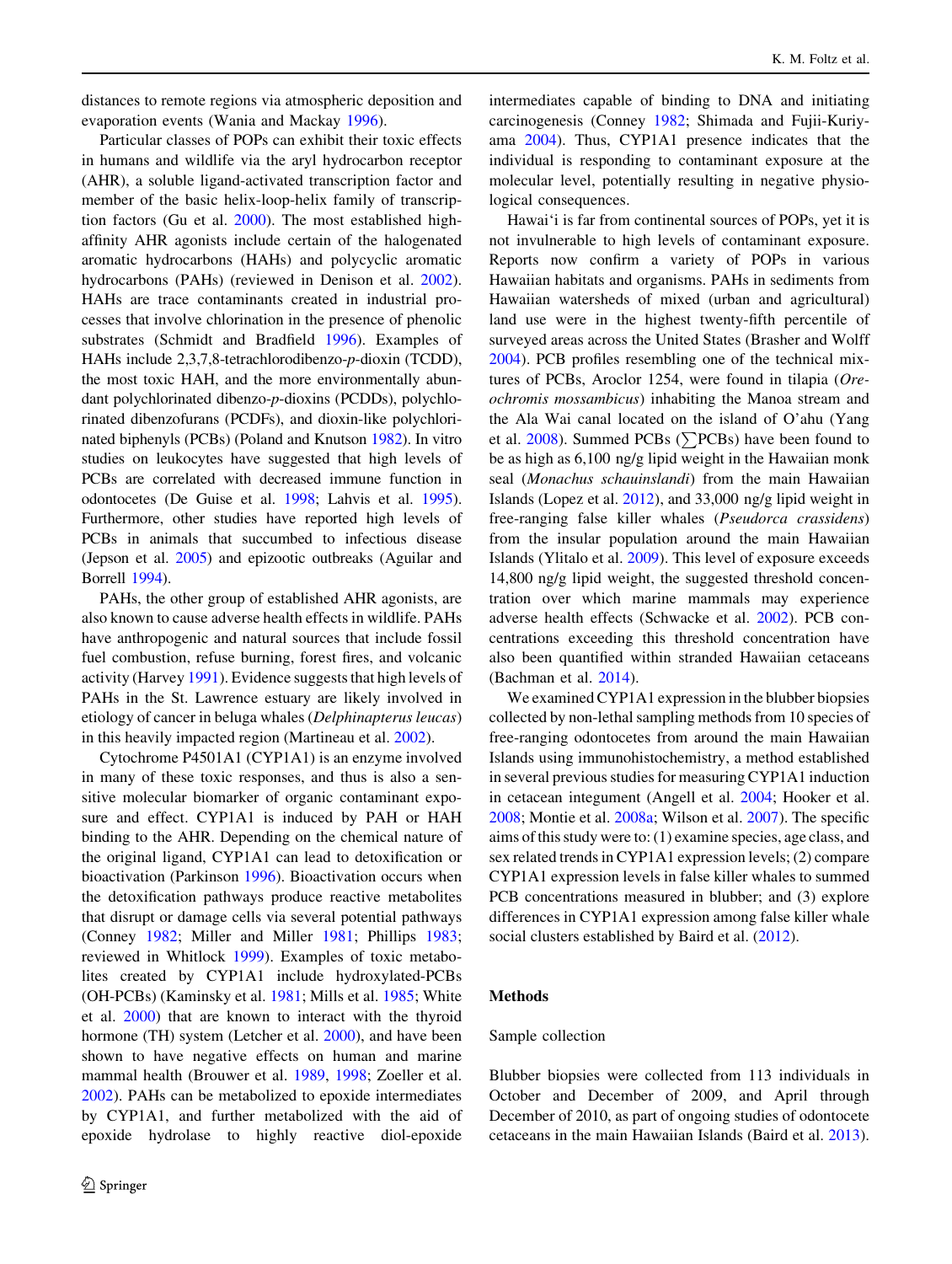| Species                                                        | Sample<br>size <sup>a</sup> |
|----------------------------------------------------------------|-----------------------------|
| Oceanic dolphins (Delphinidae)                                 |                             |
| False killer whale (Pseudorca crassidens) <sup>b</sup>         | 36                          |
| Short-finned pilot whale ( <i>Globicephala macrorhynchus</i> ) | 10                          |
| Melon-headed whale (Peponocephala electra)                     | 15                          |
| Pygmy killer whale (Feresa attenuata)                          | 5                           |
| Rough-toothed dolphin (Steno bredanensis)                      | 15                          |
| Common bottlenose dolphin (Tursiops truncatus)                 | 3                           |
| Pantropical spotted dolphin (Stenella attenuata)               | 23                          |
| Beaked whales (Ziphiidae)                                      |                             |
| Blainville's beaked whale ( <i>Mesoplodon densirostris</i> )   | 3                           |
| Cuvier's beaked whale (Ziphius cavirostris)                    | $\overline{c}$              |
| Sperm whales (Physeteridae)                                    |                             |
| Sperm whale (Physeter macrocephalus)                           | 1                           |
| Total                                                          | 113                         |

<sup>a</sup> Sample size indicates the number of individuals for which CYP1A1 was measured in blubber biopsies from free-ranging Hawaiian odontocetes

<sup>b</sup> All individuals sampled were from the main Hawaiian Islands insular population

Samples were collected off the west sides of the islands of Hawai'i and O'ahu, using a 45 kg pull Barnett RX-150 crossbow and Larsen biopsy tips that measured 25 mm long and 8 mm wide. Biopsy darts were fitted with a highdensity foam collar to prevent dart penetration greater than 18 mm. The amount of tissue retrieved from the darts varied. All biopsies included the epidermis, hypodermis, superficial and middle blubber layers. Seven percent (8 of 113) of the biopsy samples contained the deep blubber layer that overlies the subdermal sheath (for a detailed description of blubber morphology and layering, see Montie et al. [2008b\)](#page-11-0).

Biopsy samples were stored in a cooler with ice packs while in the field, and later subsampled into two equal size cross-sections of blubber so that contaminant analysis and immunohistochemistry could be performed from the same biopsy of each individual. Cross-sections used for contaminant analysis were transferred to a  $-20$  °C freezer at the end of the day, and then transferred within days to a  $-80$  °C freezer for long-term storage. Immunohistochemistry samples were transferred and stored in individual sealed containers of 10 % neutral buffered formalin (NBF). Biopsied individuals were photographed and photos were compared to individual photo-identification catalogs of most species (McSweeney et al. [2007,](#page-10-0) [2009](#page-10-0); Baird et al. [2008a](#page-9-0), [b,](#page-9-0) [2009;](#page-9-0) Aschettino et al. [2011](#page-9-0); Mahaffy [2012](#page-10-0)) to prevent replicates and to determine population identity. A list of sample sizes for each species group analyzed in this study is given in Table 1.

#### Sample analysis

## Age determination

Age class (juvenile, subadult, adult) of biopsied individuals were noted in the field and based on photos using body size relative to other individuals, presence of calves in close proximity (indicating adulthood), pigmentation patterns (e.g. changes throughout time of pantropical spotted dolphins Stenella attenuata), the degree of scarring (which accumulate over time for some species) and erupted teeth (for beaked whales). In some cases, age class could not be determined with certainty; these probable estimates were excluded in ANOVA analyses of CYP1A1 expression by age.

## Sex determination

Sex was determined genetically by the Southwest Fisheries Science Center from skin samples from the biopsies for false killer whales, common bottlenose dolphins (Tursiops truncatus), pygmy killer whales (Feresa attenuata), and melon-headed whales (Peponocephala electra), using a Real-Time PCR (Stratagene) assay of the zinc finger genes, as described in Morin et al. [\(2005](#page-11-0)). For rough-toothed dolphins (Steno bredanensis), sex was identified by Oregon State University for individual dolphins by the amplification of the male-specific SRY gene multiplexed with the ZFX gene as a positive control as described by Gilson et al. [\(1998](#page-10-0)).

Sex of Blainville's beaked whale (Mesoplodon densirostris), Cuvier's beaked whale (Ziphius cavirostris), shortfinned pilot whales (Globicephala macrorhynchus), and the sperm whale (Physeter macrocephalus) were determined by morphology in the field and photo-identification; in some cases sex was not available  $(n = 5$  short-finned pilot whales,  $n = 23$  pantropical spotted dolphins,  $n = 2$  roughtoothed dolphins, and a Blainville's beaked whale).

## Social cluster determination

False killer whale social groups or cluster (1, 2, or 3) were determined by Baird et al. [\(2012](#page-9-0)) through analysis of association patterns using photo-identification data. Six individuals were not assigned to any of the three clusters, but were in closely related clusters. For the purpose of this analysis, these individuals were assigned to the closest cluster.

## Analysis of CYP1A1 by immunohistochemistry

Blubber biopsy samples were processed then embedded in paraffin and cut at  $5 \mu m$  using a Microm 330 rotary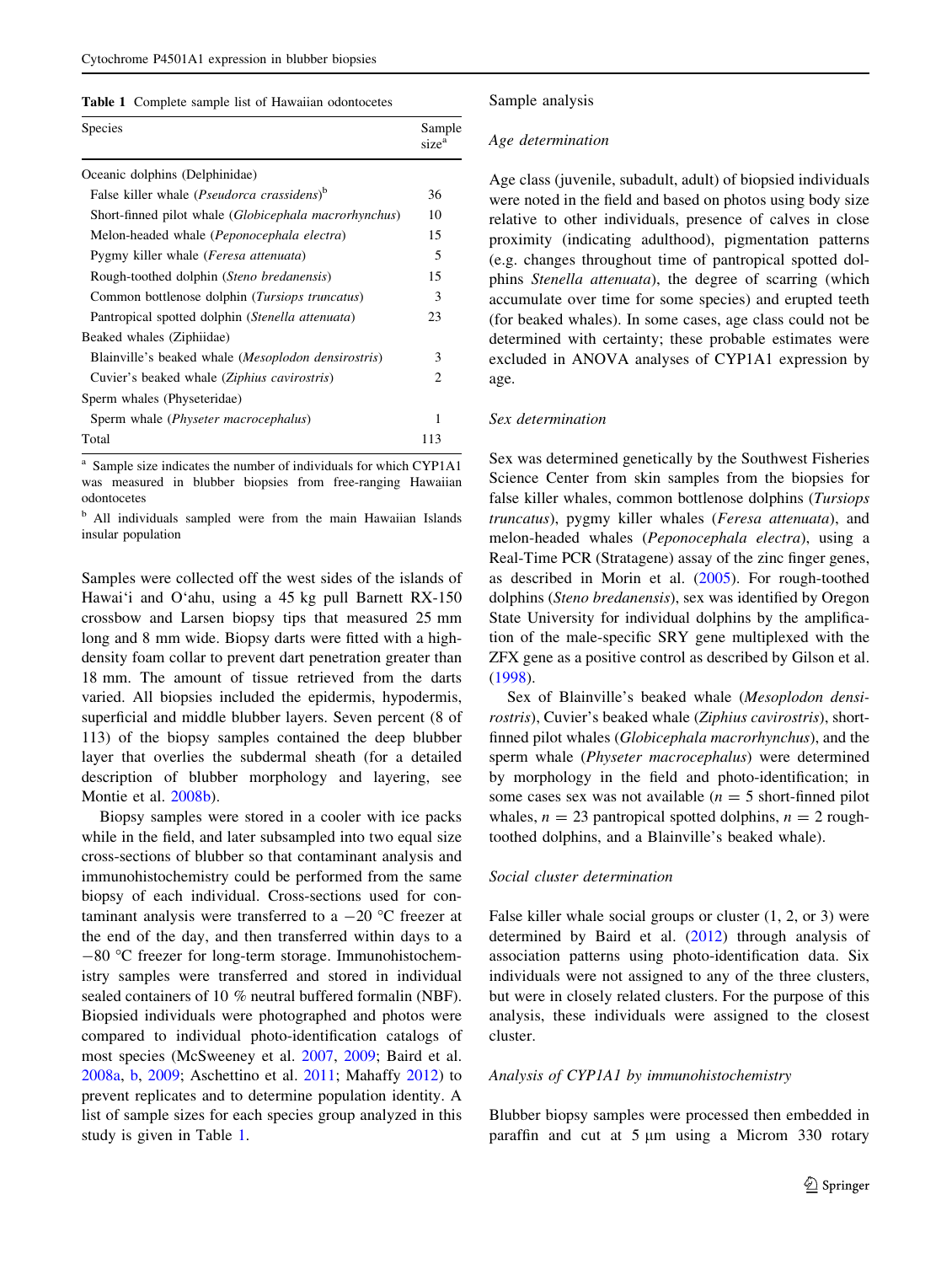<span id="page-3-0"></span>Table 2 PCBs measured in blubber biopsies of 31 free-ranging false killer whales from the endangered main Hawaiian Islands insular population

| Congeners                                                                                                                                                                          | Description                                                                | Mean(SD) <sup>a</sup><br>ng/g <sup>b</sup> | Range: min value; max<br>value (max-min) $ng/gb$ | Percent of $\Sigma$ PCB<br>ng/g <sup>b</sup> (%) |
|------------------------------------------------------------------------------------------------------------------------------------------------------------------------------------|----------------------------------------------------------------------------|--------------------------------------------|--------------------------------------------------|--------------------------------------------------|
| ΣPCBs 17, 18, 28, 31, 33, 44, 49, 52,<br>66, 70, 74, 82, 99, 101, 110, 128,<br>138, 149, 151, 153, 158, 170, 171,<br>177, 180, 183, 187, 191, 194, 195,<br>199, 205, 206, 208, 209 | Mono and di- <i>ortho</i> substituted PCBs<br>not known to be AHR agonists | 28,000<br>(23,000)                         | 2,200; 100,000<br>(97, 800)                      | 93.3                                             |
| <b>PCB</b> 153                                                                                                                                                                     | Di- <i>ortho</i> , major contributor to $\Sigma PCB$<br>in biota           | 7,000                                      | 450; 29,000                                      | 23.3                                             |
| $2,2',4,4',5.5'$ -hexachlorobiphenyl                                                                                                                                               |                                                                            | (6,200)                                    | (28, 550)                                        |                                                  |
| <b>PCB 138</b>                                                                                                                                                                     | Di- <i>ortho</i> , major contributor to $\Sigma PCB$<br>in biota           | 4,600                                      | 320; 17,000                                      | 15.3                                             |
| $2,2',3,4,4',5'$ -hexachlorobiphenyl                                                                                                                                               |                                                                            | (4,000)                                    | (16,680)                                         |                                                  |
| <b>PCB 105</b>                                                                                                                                                                     | Mono- <i>ortho</i><br>$TEF = 0.00003^c$                                    | 410                                        | 36; 1,100                                        | 1.4                                              |
| $2,3,3',4,4'-pentachlorobiphenyl$                                                                                                                                                  |                                                                            | (270)                                      | (1,064)                                          |                                                  |
| <b>PCB 118</b>                                                                                                                                                                     | Mono- <i>ortho</i><br>$TEF = 0.00003^c$                                    | 1,400                                      | 130; 4,000                                       | 4.7                                              |
| $2,3',4,4',5$ -pentachlorobiphenyl                                                                                                                                                 |                                                                            | (910)                                      | (3,870)                                          |                                                  |
| <b>PCB 156</b>                                                                                                                                                                     | Mono- <i>ortho</i><br>$TEF = 0.00003^c$                                    | 120                                        | 4.0; 320                                         | 0.4                                              |
| $2,3,3',4,4',5$ -hexachlorobiphenyl                                                                                                                                                |                                                                            | (80)                                       | (316)                                            |                                                  |
| TEQ                                                                                                                                                                                | Total calculated<br>dioxin equivalents                                     | 0.06                                       | 0.0051; 0.16                                     | 6.3                                              |
| Toxic equivalency quotient                                                                                                                                                         |                                                                            | (0.04)                                     | (0.155)                                          |                                                  |
| $\Sigma$ PCB                                                                                                                                                                       | <b>Total PCBs</b>                                                          | 30,000                                     | 2,200; 110,000                                   |                                                  |
|                                                                                                                                                                                    |                                                                            | (24,000)                                   | (107, 800)                                       |                                                  |

<sup>a</sup> SD is standard deviation of the mean of the sample set

 $<sup>b</sup>$  ng/g lipid weight</sup>

 $\degree$  From Van den Berg et al. ([2006\)](#page-11-0)

microtome (Histology Consultation Services, Inc). Blubber sections were mounted on Leica Biosystems 1 mm X-tra<sup>®</sup> Slides for both hematoxylin and eosin (H&E) and CYP1A1 staining. After slides were deparaffinized with several changes of xylene, then rehydrated with decreasing concentrations of ethanol, and Milli-Q purified water incubations, slides underwent the immunohistochemical staining procedure outlined by Vector laboratories (Vectastain  $\overline{\bullet}$  ABC-AP kit, rabbit IgG, Cat. No. AK-5001). Primary antibody slides were treated with polyclonal anti-CYP1A1 antibody (Chemicon International, Cat. No. AB1247; diluted 1:4500 in 0.9 % phosphate buffered saline) for two hour-long incubations, each separated by rinse procedures with 0.9 % phosphate buffered saline. Subsequent steps, including staining with biotinylated secondary antibody and ABC-AP reagent, were performed according to the Vectastain $^{\circledR}$  kit protocol. Slides of cetacean tissues known to express CYP1A1 expression (Fertall [2010](#page-10-0)) were included as positive controls. Serial (or near-serial) cut slides processed without the use anti-CYP1A1 antibody served as negative controls.

CYP1A1 expression has been described in multiple cell types in cetacean blubber, with most occurring in the

vasculature. The highest levels of CYP1A1 typically occur in the endothelial cells of the arterial system (Angell et al. [2004](#page-9-0); Montie et al. [2008a](#page-11-0); Wilson et al. [2007](#page-11-0)). In this study, CYP1A1 expression was quantified in all vessels observed from the boundaries of the dermal papillae to the lowest layer of each biopsy dart. CYP1A1 expression was quantitatively determined as a product of staining intensity (0–5 scale, 5 being the highest intensity) and occurrence (total number of blood vessels expressing CYP1A1). This product was normalized per area of blubber biopsy  $(mm<sup>2</sup>)$ as described by Montie et al. ([2008a](#page-11-0)). Area of tissue was determined through use of ImageJ 1.45 m software (National Institutes of Health, USA). Background staining of negative controls was subtracted from CYP1A1 expression determined for slides stained with primary antibody.

## Contaminant analysis of blubber biopsies

Individual and summed PCB concentrations (ng/g wet weight) were determined for  $n = 31$  false killer whale biopsies by the Northwest Fisheries Science Center via the gas chromatography–mass spectrometry methods of Sloan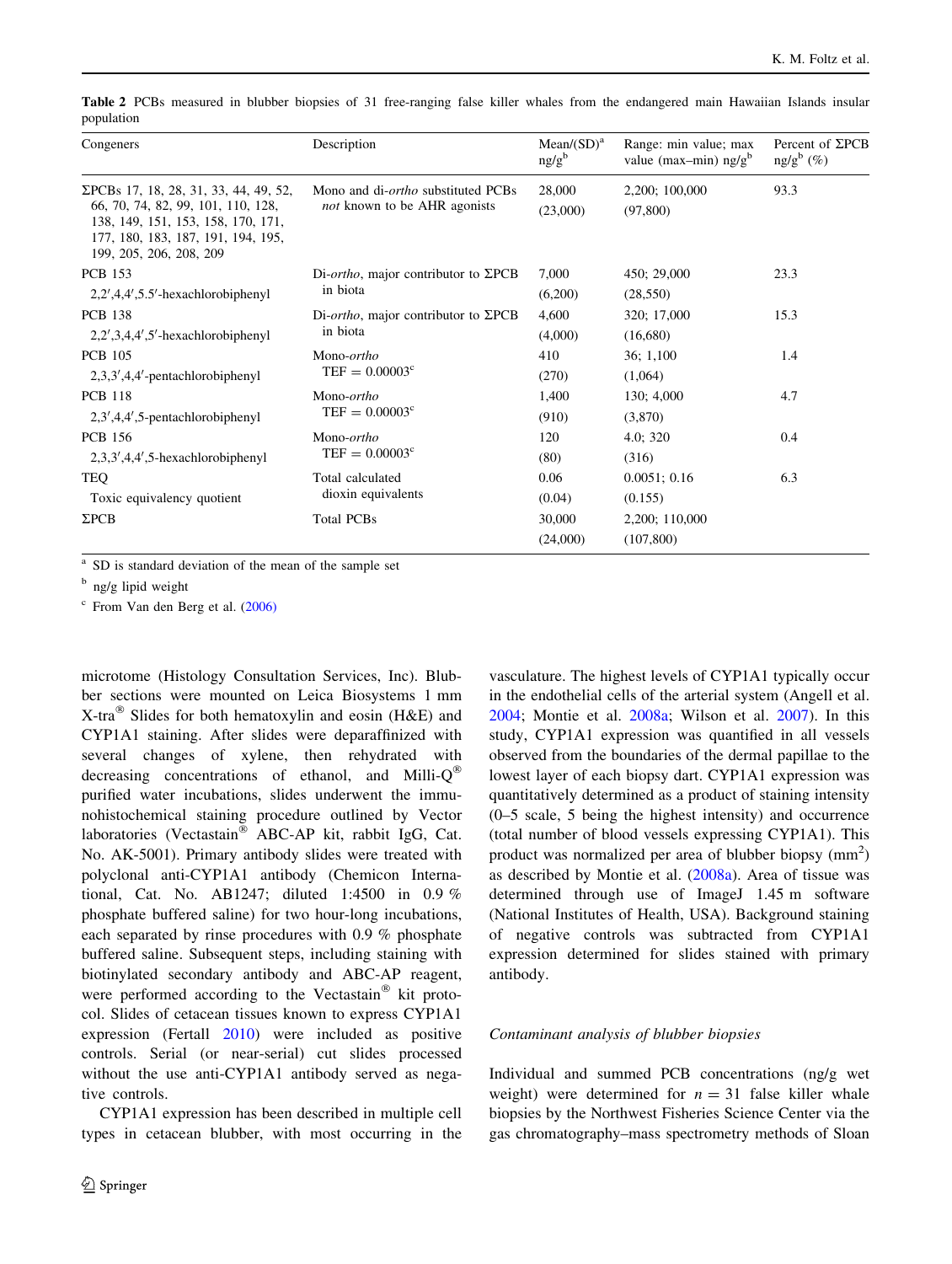et al. ([2005\)](#page-11-0) and Ylitalo et al. [\(2009\)](#page-11-0). The individual PCB congeners measured are listed in Table [2.](#page-3-0)

Percent lipid was determined in biopsies by thin-layer chromatography with flame ionization detection (Ylitalo et al. [2005\)](#page-11-0). Lipid weight  $\sum PCB$  concentrations (ng/g) lipid) were determined for each individual, along with Toxic Equivalency Quotients (TEQ) based on the 2005 international mammalian toxic equivalency factors (TEFs) (Van den Berg et al. [2006](#page-11-0)). TEQ took into account the only AHR agonists measured in this study: the mono-ortho PCBs 105, 118, and 156. For PCB 156,  $n = 4$  were below the lower limit of quantitation (LOQ). Therefore, we divided the LOQ by two for an estimate of the contaminant concentration for these individuals.

## Statistical procedures

Expression of CYP1A1 (score/mm<sup>2</sup>) was transformed by the fourth root to meet ANOVA assumptions of data normality and homogeneity of variances. One-way ANOVA was performed for analysis of expression by species, and a Tukey–Kramer post hoc test was used to determine pairwise differences among the groups. Factorial ANOVA was carried out for age and sex, excluding individuals with undetermined sex or probable age estimates. Because there was no interaction between age and sex for the analysis of all samples pooled, one-way ANOVAs were conducted for age and sex individually.

Within false killer whales, differences in CYP1A1 expression and contaminant levels among social clusters were analyzed using one-way ANOVA. Differences in CYP1A1 expression and contaminant levels for age and sex within false killer whales were analyzed using factorial and one-way ANOVA. For the above statistical tests, data were transformed with the fourth root to meet ANOVA assumptions of normality and homogeneity of variances. Linear regression was used for analysis of the relationship between CYP1A1 expression (dependent variable) and contaminant levels ( $\sum$ PCBs (ng/g wet weight),  $\sum$ PCBs (ng/g lipid weight), TEQ (ng/g wet weight), and TEQ (ng/g lipid weight) (independent variables). CYP1A1 was logtransformed when analyzing the relationship between expression and TEQ, so that distribution of residuals did not violate normality.

For the aforementioned statistical tests on false killer whales, analyses were conducted with and without the exclusion of three individual outliers that expressed unusual patterns of CYP1A1 expression and contaminant levels. These individuals included HIPc220, a probable adult female with extremely low contaminant levels and the highest CYP1A1 expression score. The other two excluded individuals were HIPc184, an adult male, and HIPc266, a probable subadult female. Both individuals had

the highest  $\sum$ PCBs, and very low CYP1A1 expression scores. Further explanation for the two analyses with and without individual outliers is given below.

For all ANOVA and linear regression analyses in this study,  $\alpha = 0.05$ . Post-hoc power analyses were conducted following ANOVA tests for which no significant differences were observed. A small effect size,  $\delta = 0.10$ , and a large effect size,  $\delta = 0.50$ , were used and transformed similarly to data for analysis (fourth root). Data were analyzed using JMP 9.0.2 Statistical software  $(^{\circ}2010$  SAS Institute Inc).

#### Results and discussion

In order to examine the molecular effects related to contaminant exposure in free-ranging odontocete cetaceans, we measured CYP1A1 expression in blubber biopsies from apparently healthy, active individuals. Because integument is an extremely heterogeneous tissue, we analyzed CYP1A1 expression in these samples using an immunohistochemical method that has been used successfully to examine CYP1A1 induction in cetacean integument in several studies (Angell et al. [2004](#page-9-0); Hooker et al. [2008](#page-10-0); Montie et al. [2008a;](#page-11-0) Wilson et al. [2007\)](#page-11-0). Since biopsy sizes tend to vary, and because the highest levels of CYP1A1 expression have been found in the deep blubber layer (Foltz [2012;](#page-10-0) Montie et al. [2008a](#page-11-0)), CYP1A1 expression was normalized per unit area  $(mm<sup>2</sup>)$  in order to account for variable depth of biopsy dart penetration (Foltz [2012\)](#page-10-0).

Species-specific differences in CYP1A1 expression

CYP1A1 expression was examined in 10 different species. CYP1A1 was expressed specifically in vessels within the blubber (Fig. [1\)](#page-5-0), and exhibited variability among individuals. Six out of the 10 species had large enough sample sizes  $(n>4)$  for statistical analysis of CYP1A1 expression by species. For these species, mean CYP1A1 expression was highest in false killer whales, followed by roughtoothed dolphins, pantropical spotted dolphins, short-finned pilot whales, pygmy killer whales, and melon-headed whales. CYP1A1 expression in false killer whales and rough-toothed dolphins differed significantly from levels of expression in melon-headed whales ( $p = 0.009$ ) (Fig. [2\)](#page-5-0).

Differences in trophic position influence contaminant burdens, and consequently, CYP1A1 expression levels. It is generally established that lipophilic contaminants biomagnify with increasing trophic level (Jarman et al. [1996](#page-10-0); Ross et al. [2000\)](#page-11-0). However, feeding habits and trophic levels are less known in Hawaiian odontocetes. The significant differences in CYP1A1 expression between melonheaded whales and false killer whales, and melon-headed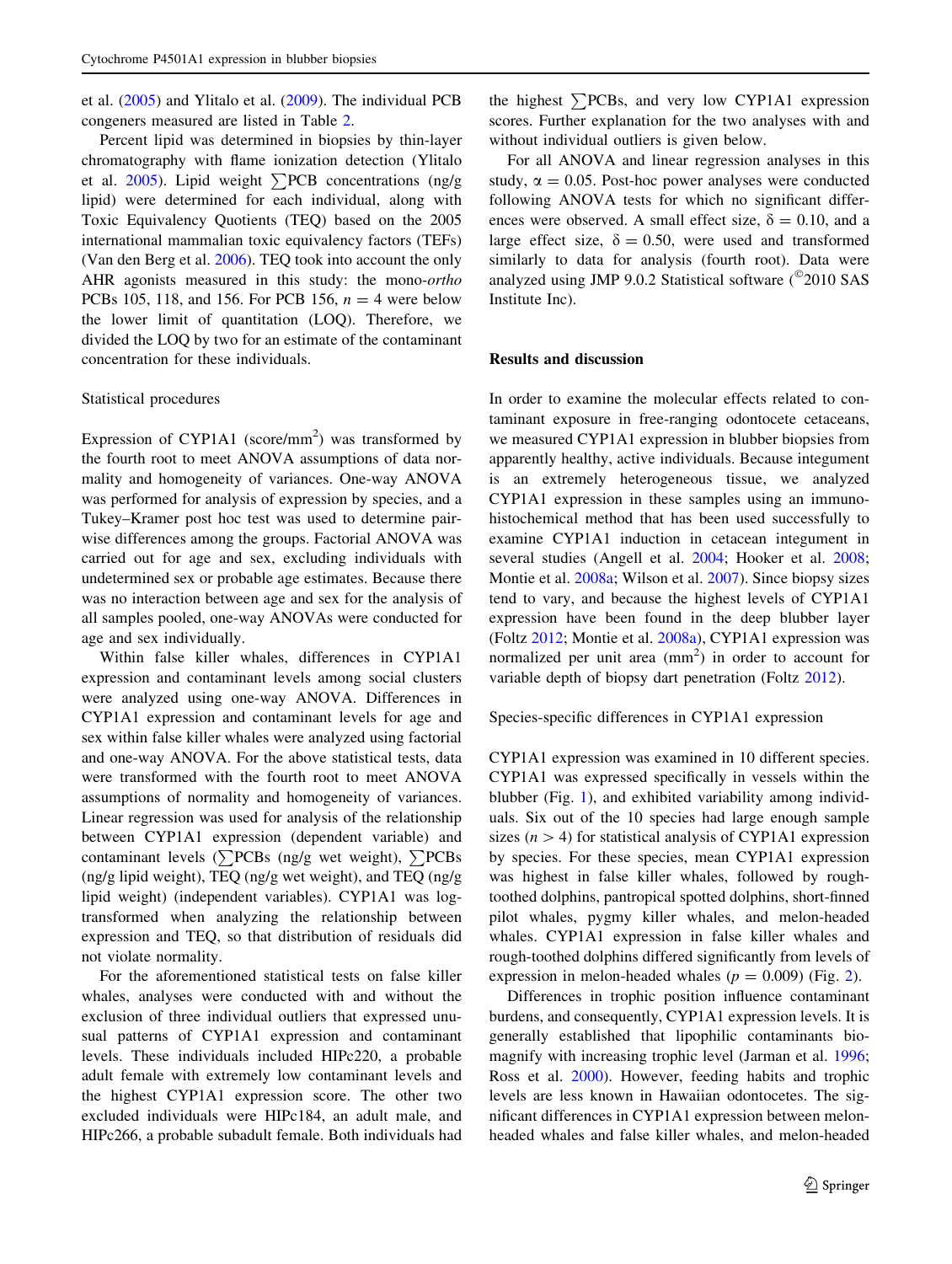<span id="page-5-0"></span>

Fig. 1 CYP1A1 expression in blubber biopsies. Representative CYP1A1 expression is demonstrated in serial sections of blubber from an adult false killer whale. a Blubber section immunohistochemically stained with anti-CYP1A1 antibody. Red stain indicates CYP1A1 expression. Arrows indicate specific staining in A smooth

muscle cells and elastic fibers of the tunica media and  $B$  endothelium in venule,  $C$  tunica media and  $D$  endothelium in arteriole. **b** Negative control staining in serial section with arrows indicating E connective tissue and F adipocyte. Photos were taken at  $\times$ 400 magnification with a 100 um *bar* to indicate scale (Color figure online)

Fig. 2 Average CYP1A1 expression in Hawaiian odontocetes. Quantitative CYP1A1 expression scores were normalized per unit area (mm<sup>2</sup>). The sample set analyzed included 110 individuals. The asterisks show that roughtoothed dolphins and false killer whales differed significantly from melon-headed whales in the Tukey–Kramer test  $(p = 0.009)$ . Species represented by white bars were excluded from the ANOVA and Tukey–Kramer test because of small sample size ( $n < 5$ ). Error bars represent standard error



whales and rough-toothed dolphins, may indicate that melon-headed whales feed at a lower trophic level than the other two species. Relatively few stomach contents of melon-headed whales have been analyzed, but these whales are thought to mainly consume pelagic and mesopelagic fish and squid (Best and Shaughnessy [1981](#page-9-0); Clarke and Young [1998\)](#page-10-0). Analysis of stomach contents of stranded melon-headed whales in Hawai'i reveal that these animals eat a variety of squid and mesopelagic fish species, such as Nansenia sp., Diaphus sp., Lampadena sp.; stomach contents also revealed bathypelagic fish species such as Sloane's viperfish (Chauliodus sloani), black snaggletooth (Astronesthes indicus), and short fin pearleye (Scopelarchus analis) (K. West, pers. comm.). False killer whales, on the other hand, are known to consume large pelagic fish (Baird et al. [2008a](#page-9-0)), many of which are also commercially caught. Documented prey species include yellowfin tuna (Thunnus albacares), albacore tuna (Thunnus alalunga), skipjack tuna (Katsuwonus pelamis), broadbill swordfish (Xiphias gladius), mahi–mahi (Coryphaena hippurus), wahoo (or ono, Acanthocybium solandri), and lustrous pomfret (or monchong, Eumegistus illustrus) (Baird et al. [2008a\)](#page-9-0). Rough-toothed dolphins are thought to feed primarily on near-surface species. They have been observed chasing needlefish and flying fish species, circling groups of small (5–15 cm in length) fish, and holding squid parts in their mouths (Baird et al. [2008b\)](#page-9-0), as well as feeding on mahi–mahi (R. W. Baird unpublished). Previous studies on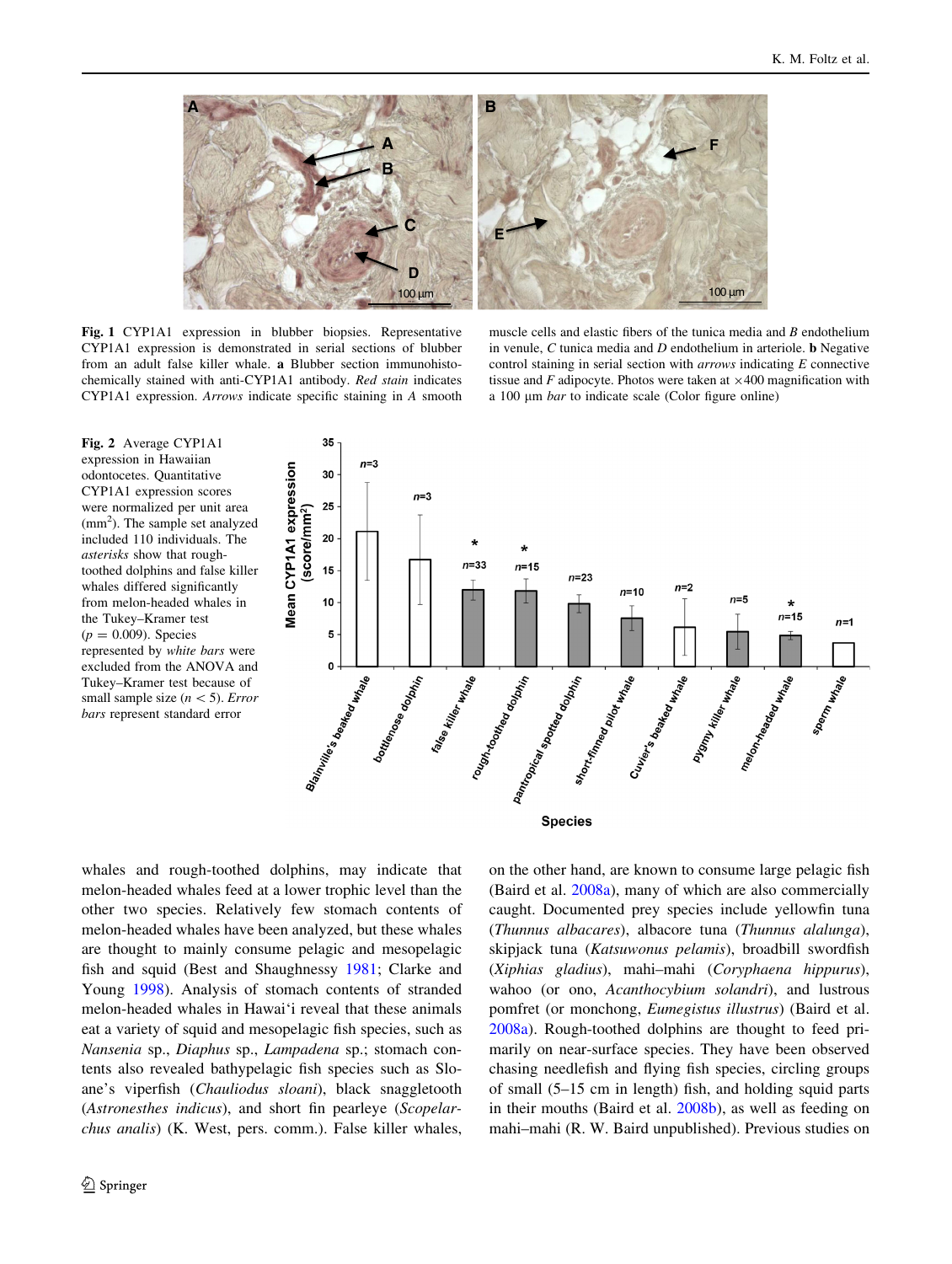eastern North Pacific killer whales have examined carbon and nitrogen stable isotope measurements together with contaminant data to help describe the feeding ecology and trophic position of these whales (Herman et al. [2005](#page-10-0); Krahn et al. [2007](#page-10-0), [2009](#page-10-0)). Although stable isotope measurements were not conducted in the current study, these measurements could provide information on trophic positions of the different Hawaiian odontocetes.

Species with middle-range CYP1A1 expression included pantropical spotted dolphins and short-finned pilot whales. Pantropical spotted dolphins are thought to forage in association with the deep-scattering layer (Baird et al. [2001\)](#page-9-0), and they are known to consume mesopelagic fish such as myctophids and squid species (particularly, *Eno*ploteuthis sp. and Abraliopsis sp.) (Clarke and Young [1998\)](#page-10-0). Little is known about the diet of short-finned pilot whales in Hawai'i, although several species of squid (Alloposus mollis and Stigmatoteuthis hoylei) have been recovered near pilot whale groups (R.W. Baird and W.A. Walker, unpublished).

Pygmy killer whales  $(n = 5)$  expressed low levels of CYP1A1 (Fig. [2\)](#page-5-0), similar to melon-headed whales. Information on the diet of pygmy killer whales is sparse. Because of lack of foraging observations in Hawai'i, it is hypothesized that pygmy killer whales feed at depth or during the night on prey that travel closer to the surface in association with the deep-scattering layer (McSweeney et al. [2009](#page-10-0)). Similar diets between these two species would explain their similar levels of CYP1A1 expression, however differences in relative tooth size between the two species suggest they may feed on different sized prey. The two Cuvier's beaked whales also showed low CYP1A1 expression and the sperm whale  $(n = 1)$  in this study had the lowest expression overall. Both of these species feed primarily on squid (Clarke et al. [1993](#page-10-0); Evans and Hindell [2004;](#page-10-0) MacLeod et al. [2003\)](#page-10-0). Stomach contents of sperm whales  $(n = 2)$  that stranded in Hawai'i contained *Histio*teuthis hoylei, Ommastrephes bartrami, and Architeuthis sp. in highest percentages (Clarke and Young [1998](#page-10-0)).

CYP1A1 expression in other species groups may also reflect specialized diets. The representation of Blainville's beaked whales in this study is small  $(n = 3)$ , and they were thus left out of statistical comparisons. However, it is worth noting that two of these individuals represented some of the highest CYP1A1 observations in this study. Blainville's beaked whales in Hawai'i are thought to feed primarily on fish and squid species found between 500 and 1,500 meters (Baird et al. [2006\)](#page-9-0). The deep-water species that compose the diet of Blainville's beaked whale may have substantial contaminant levels. Considerable levels of  $\sum$ PCBs have been found in deep-sea organisms such as cephalopods (de Brito et al. [2002;](#page-10-0) Ueno et al. [2003](#page-11-0)). Although these prey species are found in the remote deep-sea environment, studies indicate that the deep-ocean is a sink for hydrophobic organochlorines, such as PCBs (de Brito et al. [2002](#page-10-0); Hargrave et al. [1988](#page-10-0)). Other species with high CYP1A1 expression in this study included common bottlenose dolphins. Although little is known about the diet of common bottlenose dolphins in Hawai'i, individuals have been observed feeding on large  $(>50 \text{ cm})$  jacks including almaco jack (Seriola rivoliana) (R.W. Baird unpublished).

## Age class and sex differences in CYP1A1 expression

No interaction was found between age and sex in this study across all samples ( $p = 0.765$ ), so differences in CYP1A1 expression for age class and sex were examined over the entire data set, including false killer whales. No significant differences were found among age class ( $p = 0.321$ ) or sex  $(p = 0.787)$  across all species. The power to detect significant differences at  $\delta = 0.10$  and  $\delta = 0.50$  in the sample set of 99 individuals (age class) or 80 individuals (sex) was 1.00 and 1.00 respectively for both analyses, suggesting that these conditions would be adequate to see differences in these groups if they were present.

An age and sex interaction ( $p = 0.015$ ) for CYP1A1 expression occurred within the false killer whale samples, so comparisons were made within these groups. Among males, juveniles had higher average CYP1A1 expression compared to adults ( $p = 0.016$ ) (Fig. [3](#page-7-0)). Within females, no significant differences existed for age  $(p = 0.324)$ . Within juveniles, there was a significant difference for sex  $(p = 0.015)$ , with males having higher average CYP1A1 expression compared to females (although sample size was very low for females,  $n = 3$ ). Among adults, no significant differences occurred for sex ( $p = 0.381$ ). When analyzing contaminant levels for false killer whales, no significant interaction was found between age and sex, and no significant differences were found for age and sex across all samples pooled (for detailed information on all false killer whale analyses, including power to detect significant differences, see Supplemental Tables 1 and 2).

Although several studies have reported a lack of CYP1A1 expression trends based on sex (Godard-Codding et al. [2011](#page-10-0); Jauniaux et al. [2011](#page-10-0); Montie et al. [2008a](#page-11-0); Wilson [2003](#page-11-0); Wilson et al. [2007,](#page-11-0) [2010](#page-11-0)) and age class (Wilson [2003](#page-11-0); Wilson et al. [2007](#page-11-0), [2010\)](#page-11-0), there are a small number of reports that have observed sex and age-related CYP1A1 expression trends in cetaceans. In particular, Montie et al. [\(2008a\)](#page-11-0) found that subadult bottlenose dolphins (both sexes combined) had higher CYP1A1 expression in the superficial layer compared to adults, suggesting that adults experience lipid loss (and subsequent contaminant mobilization) within the deep blubber layer as the animal ages, which renders the outermost blubber layer less important metabolically (Koopman et al. [1996\)](#page-10-0). Because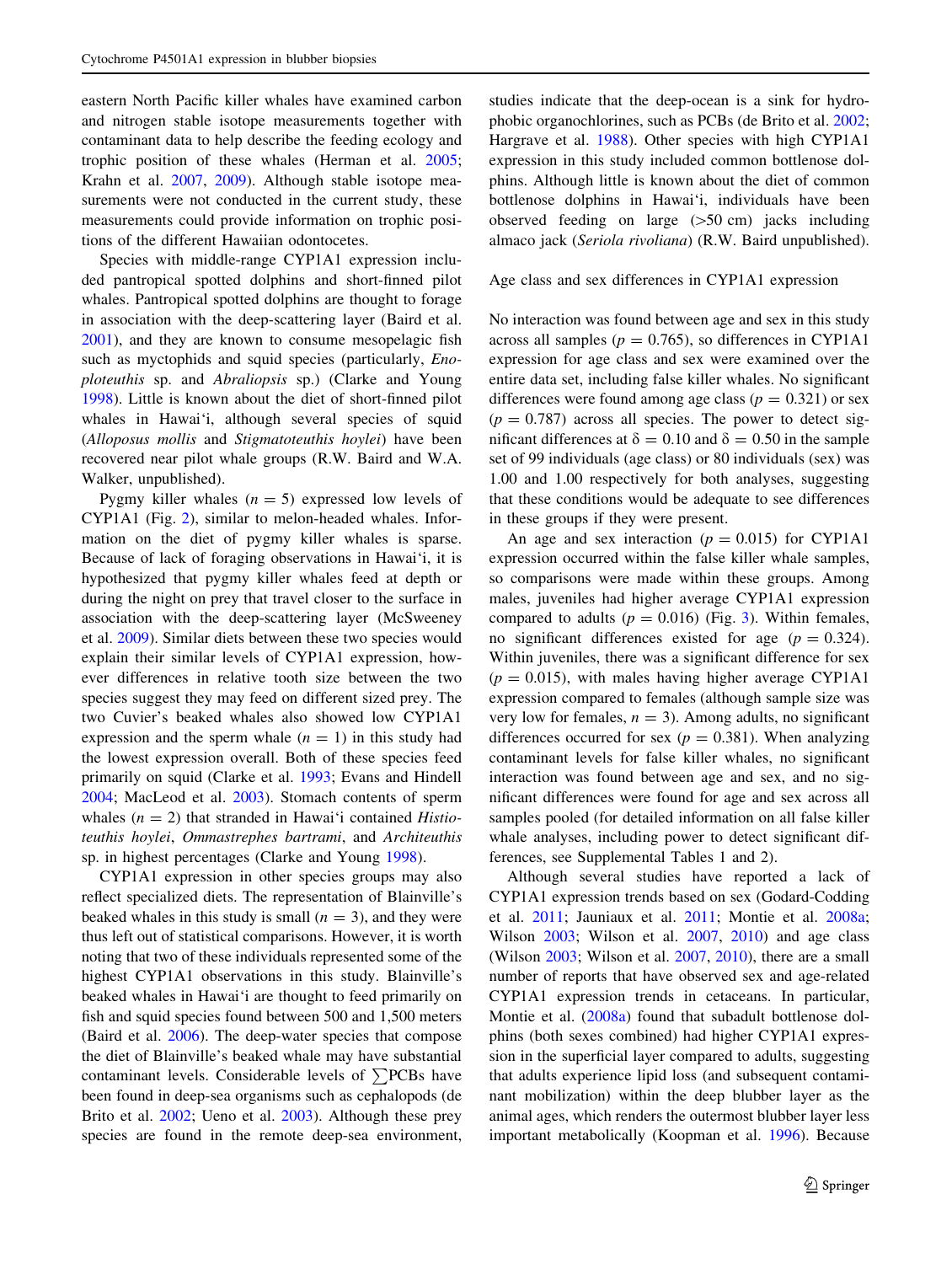<span id="page-7-0"></span>

Fig. 3 Average CYP1A1 expression by age class within male false killer whales. The asterisk represents significant differences found between the two age classes,  $p = 0.016$ . The sample set included 14 individuals. Error bars represent standard error

the biopsy samples in this study contain mostly the superficial to middle blubber layers, the higher CYP1A1 expression levels that we observed in juveniles compared to adults would be expected. This result may have been more prominent in male odontocetes because of the variability in metabolic phases of adult females that occurs with cycles of birth and lactation.

## PCB concentrations and CYP1A1 expression in false killer whales

The false killer whale data set is unique because of the opportunity to integrate CYP1A1 expression with concentrations of PCBs in blubber, as well as genetic and social cluster information from extensive field observations over several years. In addition, the sample size of animals in which CYP1A1 expression  $(n = 36)$  and PCB levels  $(n = 31)$  were measured was large enough to examine trends within this species group. A summary of the sample sets, significance values, and power analyses is provided in Supplemental Tables 1 and 2.

Measured  $\sum$ PCB confirmed and extended previous observations that PCB burdens are high in this population of Hawaiian cetaceans.  $\sum$ PCBs in 26 of 31 (84 %) of false killer whale biopsies surpassed the  $14.7 \mu g/g$  lipid health effect threshold proposed by Schwacke et al. [\(2002](#page-11-0)) to assess risk of maternal failure in bottlenose dolphins, and 22 of 31 (71 %) surpassed the threshold proposed by Kannan et al. ([2000\)](#page-10-0) for thyroid and immune system dysfunction in aquatic mammals. The upper range of 110,000 ng/g lipid compares to levels measured in blubber of a stranded killer whale in Hawai'i (Bachman et al. [2014\)](#page-9-0) and in blubber biopsies of the fish-eating resident killer whale populations in the Pacific Northwest (Krahn et al. [2009;](#page-10-0) Ross et al. [2000](#page-11-0)).

Analyses of the relationship between PCB concentrations and CYP1A1 expression were conducted with and without the exclusion of three individual outliers that expressed unusual patterns of CYP1A1 expression and contaminant levels. These individuals included HIPc220, a probable adult female with extremely low sum PCB levels: 310 ng/g wet weight, 2,200 ng/g lipid weight; concentrations 9 and 10 times less than the lower 95 % mean of 2,700 ng/g wet weight and 21,000 ng/g lipid weight respectively. HIPc220 had the highest CYP1A1 expression score, 3 times greater than the upper 95 % mean of 16.70/ mm<sup>2</sup> . The low contaminant levels and high CYP1A1 expression seen in HIPc220 could be a result of this individual recently giving birth and lactating, resulting in lipid mobilization and offloading of lipophilic contaminants to offspring as seen in other studies of marine mammals (Addison and Brodie [1987](#page-9-0), Borrell et al. [1995\)](#page-9-0), leading to CYP1A1 induction as a result of the movement of AHR agonists from deep blubber storage (Montie et al. [2008a](#page-11-0)). This particular individual was only sighted twice throughout field studies (once in 2005 and once in 2010), without indication of a calf in close proximity (R.W. Baird, unpublished). However, with such a sparse sighting history, it is possible that HIPc220 could have given birth in her recent past. The other two excluded individuals were HIPc184, an adult male, and HIPc266, a female (based on genetics) considered a probable subadult. Both individuals had the highest  $\sum$ PCBs (respectively, 4 and 2.7 times greater  $\sum$ PCBs (ng/g wet weight) than the upper 95 % mean of 6,400 ng/g, 1.5 and 2 times greater  $\sum$ PCBs (ng/g lipid) as the upper 95 % mean of 39,000 ng/g). HIPc184 and HIPc266 had low CYP1A1 expression scores, 2 times less than the lower 95 % mean of  $8.21/\text{mm}^2$ . It is possible that these two individuals down-regulated CYP1A1 expression at very high contaminant exposure, as seen in previous studies on liver tissues (Schlezinger and Stegeman [2001](#page-11-0); Wilson et al. [2005](#page-11-0)).

With the exclusion of the three individual outliers, CYP1A1 expression in the blood vessels correlated positively with  $\sum$ PCBs (ng/g wet weight) measured in the blubber ( $R^2 = 0.36$ ,  $p = 0.001$ ) (Fig. [4](#page-8-0)a), along with lipidnormalized  $\sum$ PCBs (ng/g lipid weight) ( $R^2 = 0.20$ ,  $p = 0.015$ . No significant relationships were found between CYP1A1 expression and TEQ wet weight  $(R^{2} = 0.09, p = 0.226)$  (Fig. [4b](#page-8-0)), and CYP1A1 expression and TEQ lipid weight ( $R^2 = 0.04$ ,  $p = 0.430$ ).

The significant correlation between  $\sum$ PCBs and CYP1A1 expression, yet not with TEQ and CYP1A1 expression, suggests that CYP1A1 expression is caused by a broader suite of AHR agonists than was measured in this study. TEQ was determined based only on the three monoortho congeners PCB 105, 118, 156, all of which have a relatively low TEF of 0.00003 (Van den Berg et al. [2006](#page-11-0)).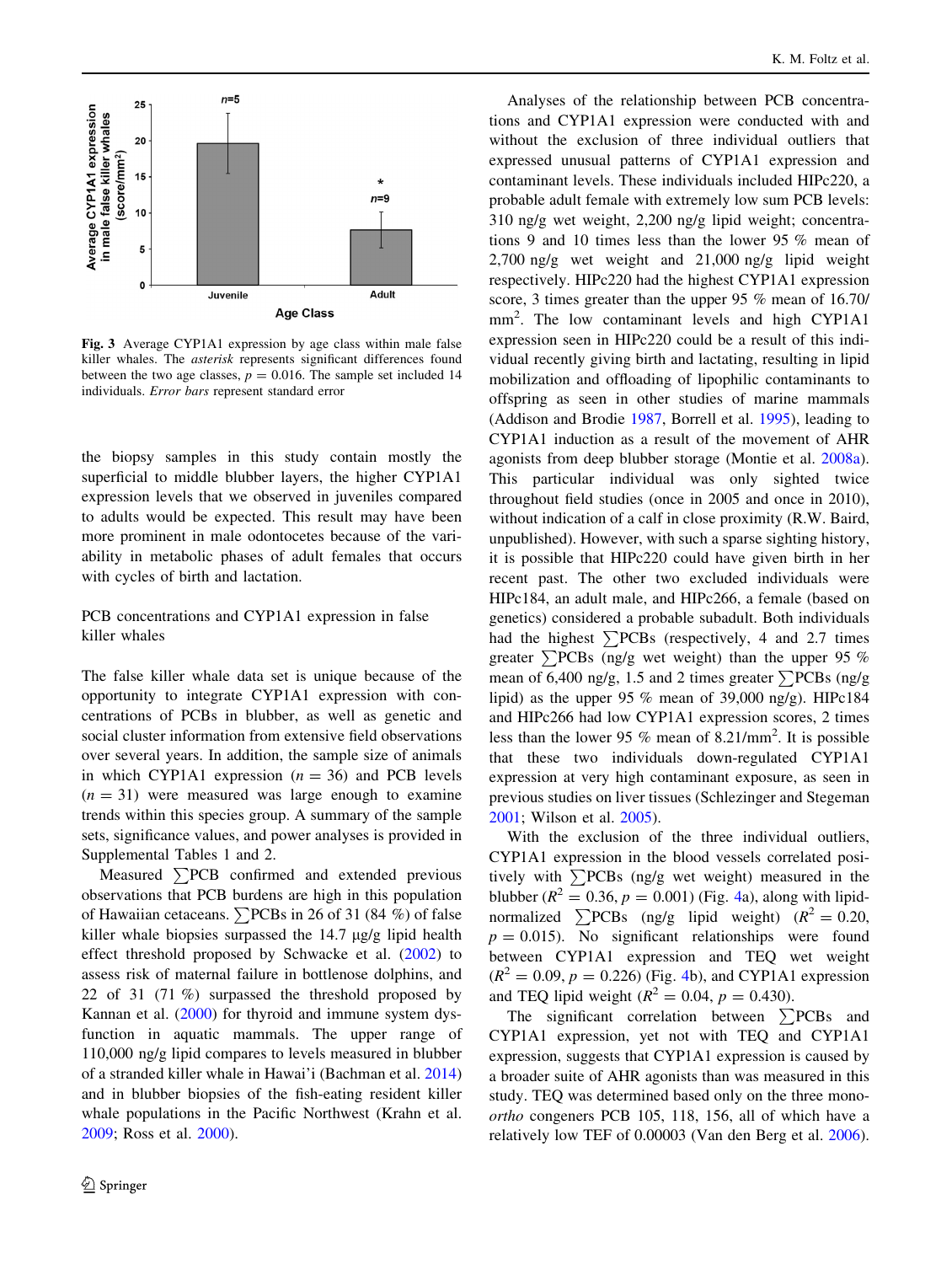<span id="page-8-0"></span>

Fig. 4 Relationship between CYP1A1 expression and  $\Sigma$ PCBs or TEQ in false killer whales. The sample set included 28 individuals. Three outliers (white triangles) represent individuals excluded from analyses based on unusual patterns of CYP1A1 expression with contaminant burdens. a CYP1A1 expression correlated significantly with  $\sum$ PCBs (ng/g wet weight) as indicated by the solid line  $(R^2 = 0.36, p = 0.001)$ . **b** No significance was found between CYP1A1 expression and TEQ (ng/g wet weight) as indicated by the dashed line  $(R^2 = 0.09, p = 0.226)$ 

Other dioxin-like PCBs (77, 81, 126, 169, 114, 157, 167, 189) usually occur at very low concentrations and are not reliably quantified with this analytical method. Furthermore, mono-ortho PCBs are not as strong inducers of CYP1A1 compared to non-ortho-substituted PCB congeners, such as PCBs 77, 126 and 169 (Zeiger et al. [2001\)](#page-11-0) that cause biological responses similar to TCDD (Safe [1998](#page-11-0)). Similar findings were reported by Wilson et al. [\(2007](#page-11-0)), in which CYP1A1 expression in the lower dermis correlated weakly with summed PCBs, yet not with mono-ortho PCBs. The significant relationship between  $\sum$ PCBs and CYP1A1 expression, yet not TEQ and CYP1A1 expression, may indicate that individuals with higher overall contaminant burdens have a greater likelihood of being exposed to AHR agonists not measured in this study, such as dioxins, furans, non-ortho PCBs, and PAHs.

There is legitimate focus on AHR-dependent mechanisms of toxicity because AHR ligands have hundreds, if not thousands-fold more toxic potency than other non-AHR

binding HAHs. Yet less toxic congeners continue to pose a great threat with their persistence and high prevalence. For example, PCB 153 constitutes the highest percentage (22.5 %) of the overall PCB burden in this study, followed by PCB 138 (14.7 %), a very typical observation in marine mammal tissues (Table [2](#page-3-0)). Mechanistic evidence is becoming available that supports the epidemiological suspicion that the prevalent PCBs are not inert- a recent proteomic experiment reveals that PCB 153 alone can induce endocrine disruption in a cancer cell line as a result of influencing several stress-related signal transduction pathways (Tremoen et al. [2014](#page-11-0)). Furthermore, a recent review discusses that despite their discontinued industrial use, there is little if any downward trend in overall PCB levels measured in cetaceans since 2008 (Law [2014](#page-10-0)), confirming that the threat of toxicity from persistent organics is not abating with time.

## CYP1A1 and contaminant levels among false killer whale social clusters

Because false killer whale social clusters have different habitat utilization patterns (Baird et al. [2012\)](#page-9-0), we examined whether social clusters influenced CYP1A1 expression. No significant differences in CYP1A1 expression were observed among social clusters 1, 2, and 3 ( $p = 0.212$ ). However, false killer whales from cluster 3 had higher average CYP1A1 expression overall. Contaminant levels did not differ significantly among social clusters:  $p = 0.961$  ( $\sum$ PCBs wet weight),  $p = 0.741$  ( $\sum$ PCBs lipid weight),  $p = 0.974$  (TEQ wet weight), and  $p = 0.289$ (TEQ lipid weight). Although Cluster 3 had a small sample size (*n* = 4), this social group had higher average  $\sum$ PCBs (ng/g lipid weight) and TEQ (ng/g lipid weight) in comparison to Cluster 1 and Cluster 2 animals. As our understanding and available information about these social clusters expands, CYP1A1 expression levels may yet be a tool to reveal diet-driven differences among these groups.

## **Conclusions**

CYP1A1 was detected in all free-ranging odontocetes examined in this study. This confirms a biological response to contaminant exposure in all species of Hawaiian cetaceans examined. The results suggest that trophic position influences CYP1A1 expression patterns, yet more information is needed in regard to specific habitat use and diet preferences if we are to discern species-specific trends in these high trophic level predators. For false killer whales, a larger sample size and more information on habitat use may reveal distinct patterns of CYP1A1 expression among social clusters. The use of CYP1A1 expression in blubber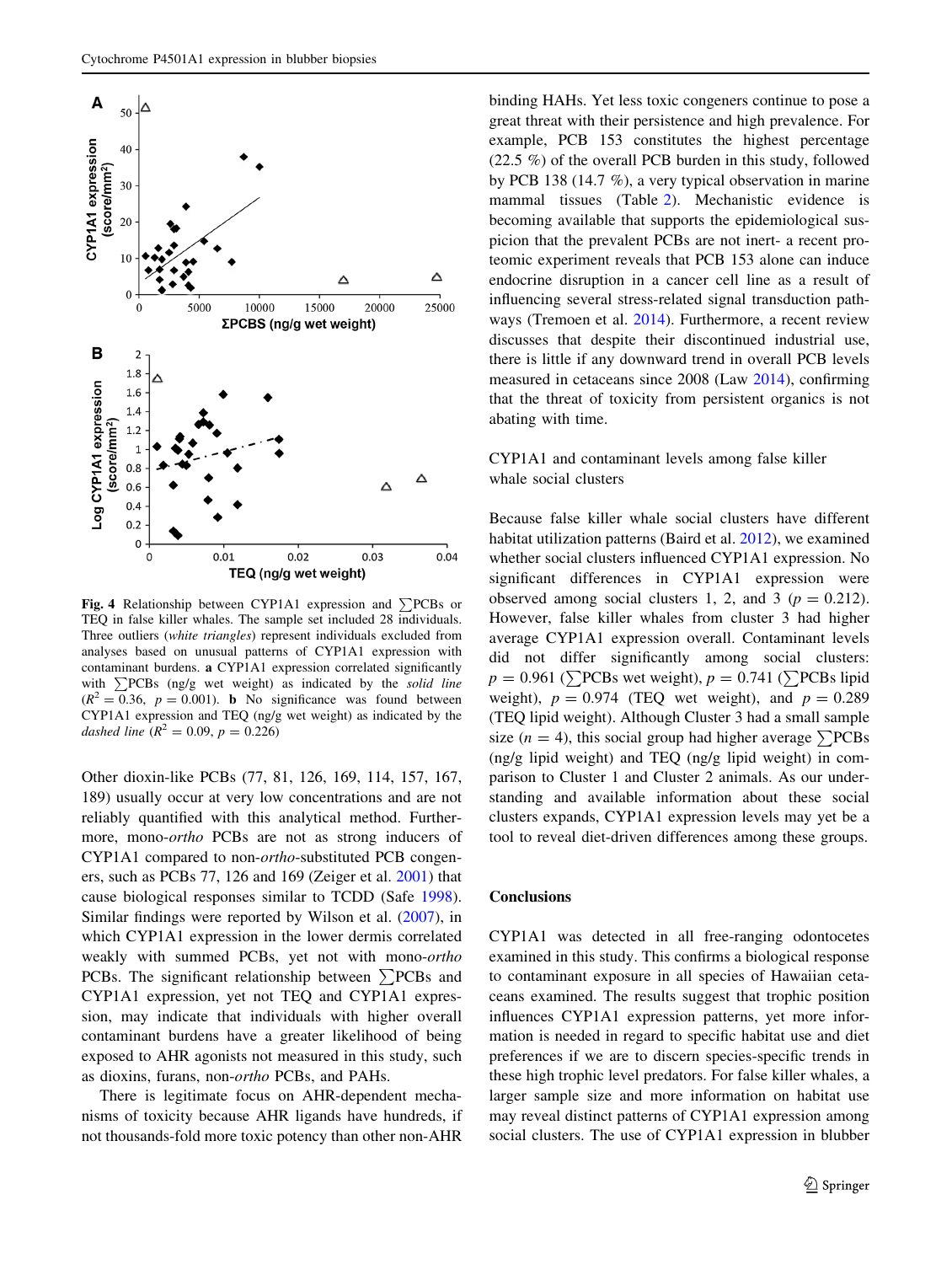<span id="page-9-0"></span>biopsies as a biomarker of  $\sum$ PCBs burdens is generally effective, but must proceed with caution because of the indication that CYP1A1 expression can be suppressed in the individuals with the highest chemical burdens.

The main Hawaiian Islands insular false killer whale stock is classified as Endangered under the US Endangered Species Act (Department of Commerce and NOAA [2012](#page-10-0)). Fisheries interactions and high levels of POPs are critical anthropogenic stressors to this population (Baird 2009; Ylitalo et al. [2009\)](#page-11-0). This study presented further evidence for contaminant-related health impacts on this population by confirming and extending observations that PCB burdens exceed proposed threshold levels for health effects, and by showing that CYP1A1 expression levels correlated with  $\sum$ PCBs, and were higher relative to other cetacean species. Future analysis of CYP1A1 in blubber biopsies is encouraged in order to continue monitoring the health of Hawaiian odontocetes, particularly for the endangered insular false killer whale stock.

Acknowledgments CYP1A1 lab work was supported by the National Oceanic and Atmospheric Administration (NOAA) award NA10NMF4520169 and Hawai'i Pacific University's Graduate Trustee's scholarship. Fieldwork was supported by Grants and contracts to Cascadia Research Collective from the NOAA Pacific Islands Fisheries Science Center and Southwest Fisheries Science Center (with support from the United States Navy – N45), the Naval Postgraduate School, and the Office of Naval Research (through the Alaska SeaLife Center/University of Alaska Fairbanks). We would like to thank Daniel Webster, Jessica Aschettino and Greg Schorr for assistance in the field, and Su Fertall White for her technical assistance. Louella Dolar and Karen Martien at Southwest Fisheries Science Center and Renee Albertson at Oregon State University provided genetic analysis, and Sabre Mahaffy confirmed individual and population identity from photographs. We appreciate the PCB analyses provided by Bernie Anulacion, Jennie Bolton, Daryle Boyd, Richard Boyer, Ron Pearce and Catherine Sloan from National Marine Fisheries Service's (NMFS) Northwest Fisheries Science Center. We thank Teri Rowles of the NMFS Office of Protected Resources for her financial support under the Marine Mammal Health and Stranding Response Program. Biopsy samples were collected under NMFS Scientific Research Permits 774-1714 and 14097 held by the Southwest Fisheries Science Center.

Conflict of interest The authors declare that they have no conflict of interest.

#### References

- Addison RF, Brodie PF (1987) Transfer of organochlorine residues from blubber through the circulatory system to milk in lactating grey seal, Halichoerus grypus. Can J Fish Aquat Sci 44(4):782–786
- Aguilar A, Borrell A (1994) Abnormally high polychlorinated biphenyl levels in striped dolphins (Stenella coeruleoalba) affected by the 1990–1992 Mediterranean epizootic. Sci Total Environ 154(2–3):237–247
- Angell CM, Wilson JY, Moore MJ, Stegeman JJ (2004) Cytochrome P4501A1 expression in cetacean integument: implications for

detecting contaminant exposure and effects. Mar Mammal Sci 20(3):554–556

- Aschettino JM, Baird RW, McSweeney DJ, Webster DL, Schorr GS, Huggins JL, Martien KK, Mahaffy SD, West KL (2011) Population structure of melon-headed whales (Peponocephala electra) in the Hawaiian Archipelago: evidence of multiple populations based on photo-identification. Mar Mammal Sci 28(4):666–689. doi:[10.1111/j.1748-7692.2011.00517.x](http://dx.doi.org/10.1111/j.1748-7692.2011.00517.x)
- Bachman MJ, Keller JM, West KL, Jensen BA (2014) Persistent organic pollutant concentrations in blubber of 16 species of cetaceans stranded in the Pacific Islands from 1997 through 2011. Sci Total Environ 488–489:115–123
- Baird RW (2009) A review of false killer whales in Hawaiian waters: biology, status, and risk factors. Report prepared for the US Marine Mammal Commission under Order No. E40475499
- Baird RW, Ligon AD, Hooker SK, Gorgone AM (2001) Subsurface and nighttime behaviour of pantropical spotted dolphins in Hawai'i. Can J Zoolog 79(6):988–996
- Baird RW, Webster DL, McSweeney DJ, Ligon AD, Schorr GS, Barlow J (2006) Diving behaviour of Cuvier's (Ziphius cavirostris) and Blainville's (Mesoplodon densirostris) beaked whales in Hawai'i. Can J Zoolog 84(8):1120–1128
- Baird RW, Gorgone AM, McSweeney DJ, Webster DL, Salden DR, Deakos MH, Ligon AD, Schorr GS, Barlow J, Mahaffy SD (2008a) False killer whales (Pseudorca crassidens) around the main Hawaiian Islands: long-term site fidelity, inter-island movements, and association patterns. Mar Mammal Sci 24(3):591–612
- Baird RW, Webster DL, Mahaffy SD, McSweeney DJ, Schorr GS, Ligon AD (2008b) Site fidelity and association patterns in a deep-water dolphin: rough-toothed dolphins (Steno bredanensis) in the Hawaiian Archipelago. Mar Mammal Sci 24(3):535–553
- Baird RW, Gorgone AM, McSweeney DJ, Ligon AD, Deakos MH, Webster DL, Schorr GS, Martien KK, Salden DR, Mahaffy SD (2009) Population structure of island-associated dolphins: evidence from photo-identification of common bottlenose dolphins (Tursiops truncatus) in the main Hawaiian Islands. Mar Mammal Sci 25(2):251–274
- Baird RW, Hanson MB, Schorr GS, Webster DL, McSweeney DJ, Gorgone AM, Mahaffy SD, Holzer D, Oleson EM, Andrews RD (2012) Range and primary habitats of the Hawaiian insular false killer whales: informing determination of critical habitat. Endanger Species Res 18:47–61
- Baird RW, Webster DL, Aschettino JM, Schorr GS, McSweeney DJ (2013) Odontocete cetaceans around the main Hawaiian Islands: habitat use and relative abundance from small-boat sighting surveys. Aquat Mamm 39(3):253–269
- Best PB, Shaughnessy PD (1981) First record of the melon-headed whale, Peponocephala electra, from South Africa. Ann S Afr Mus 83(3):33–47
- Borrell A, Bloch D, Desportes G (1995) Age trends and reproductive transfer of organochlorine compounds in long-finned pilot whales from the Faroe Islands. Environ Pollut 88(3):283–292
- Brasher AMD, Wolff RH (2004) Relations between land use and organochlorine pesticides, PCBs, and semi-volatile organic compounds in streambed sediment and fish on the island of O'ahu, Hawai'i. Arch Environ Con Toxicol 46(3):385–398
- Brouwer A, Reijnders PJH, Koeman JH (1989) Polychlorinated biphenyl (PCB)-contaminated fish induces vitamin A and thyroid hormone deficiency in the common seal (Phoca vitulina). Aquat Toxicol 15(1):99–106
- Brouwer A, Morse DC, Lans MC, Schuur AG, Murk AJ, Klasson-Wehler E, Bergman A, Visser TJ (1998) Interactions of persistent environmental organohalogens with the thyroid hormone system: mechanisms and possible consequences for animal and human health. Toxicol Ind Health 14(1–2):59–84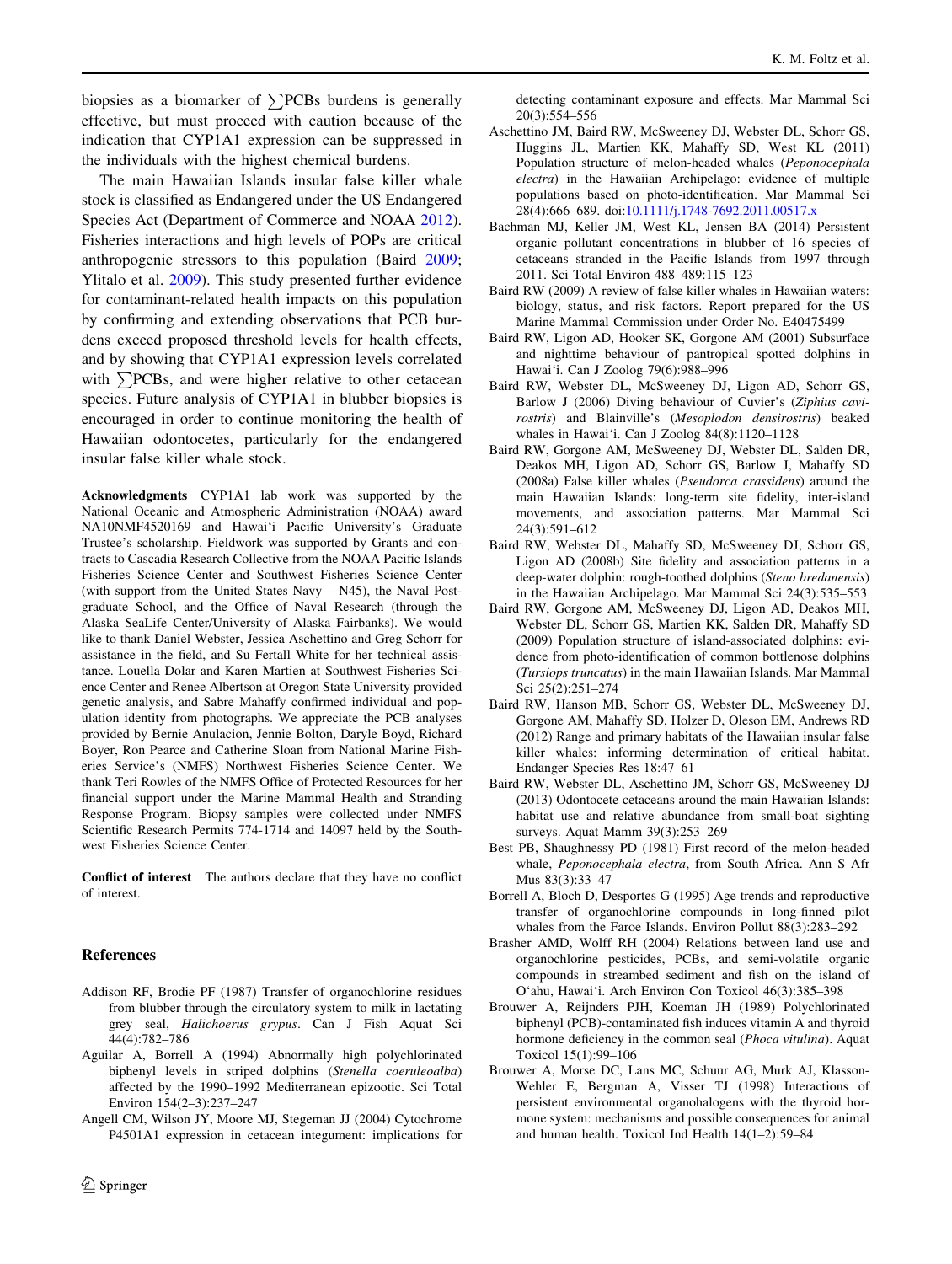- <span id="page-10-0"></span>Clarke M, Young R (1998) Description and analysis of cephalopod beaks from stomachs of six species of odontocete cetaceans stranded on Hawaiian shores. J Mar Biol Assoc UK 78(2):623–641
- Clarke MR, Martins HR, Pascoe P (1993) The diet of sperm whales (Physeter macrocephalus Linnaeus 1758) off the Azores. Philos Trans R Soc B 339(1287):67–82
- Conney AH (1982) Induction of microsomal enzymes by foreign chemicals and carcinogenesis by polycyclic aromatic hydrocarbons: G.H.A. Clowes Memorial Lecture. Cancer Res 42(12):4875–4917
- de Brito APX, Takahashi S, Ueno D, Iwata H, Tanabe S, Kubodera T (2002) Organochlorine and butyltin residues in deep-sea organisms collected from the western North Pacific, off-Tohoku, Japan. Mar Pollut Bull 45(1):348–361
- De Guise S, Martineau D, Beland P, Fournier M (1998) Effects of in vitro exposure of beluga whale leukocytes to selected organochlorines. J Toxicol Environ Health A 55(7):479–493
- Denison MS, Pandini A, Nagy SR, Baldwin EP, Bonati L (2002) Ligand binding and activation of the Ah receptor. Chem-Biol Interact 141(1–2):3–24
- Department of Commerce, National Oceanic and Atmospheric Administration (2012) Endangered and threatened wildlife and plants; endangered status for the main Hawaiian Islands insular false killer whale distinct population segment. Fed Reg 77(229):70915–70939
- Evans K, Hindell MA (2004) The diet of sperm whales (Physeter macrocephalus) in southern Australian waters. ICES J Mar Sci 61(8):1313–1329
- Fertall S (2010) The presence of persistent organic pollutants and expression of cytochrome P4501A1 in Hawaiian cetaceans, M.S. thesis. Kaneohe: Hawai'i Pacific University
- Foltz K (2012) Cytochrome P4501A1 in the blubber of free-ranging and stranded Hawaiian odontocetes, M.S. thesis. Kaneohe: Hawai'i Pacific University
- Gilson A, Syvanen M, Levine K, Banks J (1998) Deer gender determination by polymerase chain reaction: validation study and application to tissues, bloodstains, and hair forensic samples from California. Calif Fish Game 84(4):159–169
- Godard-Codding CAJ, Clark R, Fossi MC, Marsili L, Maltese S, West AG, Valenzuela L, Rowntree V, Polyak I, Cannon JC, Pinkerton K, Rubio-Cisneros N, Mesnick SL, Cox SB, Kerr I, Payne R, Stegeman JJ (2011) Pacific Ocean-wide profile of CYP1A1 expression, stable carbon and nitrogen isotope ratios, and organic contaminant burden in sperm whale skin biopsies. Environ Health Perspect 119(3):337–343
- Gu YZ, Hogenesch JB, Bradfield CA (2000) The PAS superfamily: sensors of environmental and developmental signals. Annu Rev Pharmacol 40(1):519–561
- Hargrave BT, Vass WP, Erickson PE, Fowler BR (1988) Atmospheric transport of organochlorines to the Arctic Ocean. Tellus 40B(5):480–493
- Harvey RG (1991) Polycyclic aromatic hydrocarbons: chemistry and carcinogenicity. Cambridge University Press, Cambridge, p 11
- Herman DP, Burrows DG, Wade PR, Durban JW, Matkin CO, LeDuc RG, Barrett-Lennard RG, Krahn MM (2005) Feeding ecology of eastern North Pacific killer whales Orcinus orca from fatty acid, stable isotope, and organochlorine analyses of blubber biopsies. Mar Ecol-Prog Ser 302:275–291
- Hooker SK, Metcalfe TL, Metcalfe CD, Angell CM, Wilson JY, Moore MJ, Whitehead H (2008) Changes in persistent contaminant concentration and CYP1A1 protein expression in biopsy samples from northern bottlenose whales, Hyperoodon ampullatus, following the onset of nearby oil and gas development. Environ Pollut 152(1):205–216
- Jarman WM, Norstrom RJ, Muir DCG, Rosenberg B, Simon M, Baird RW (1996) Levels of organochlorine compounds, including PCDDs and PCDFs, in the blubber of cetaceans from the West Coast of North America. Mar Pollut Bull 32(5):426–436
- Jauniaux T, Farnir F, Fontaine M, Kiszka J, Sarlet M, Coignoul F (2011) Cytochrome P4501A1 expression in cetacean skin biopsies from the Indian Ocean. Mar Pollut Bull 62(6):1317–1319
- Jepson PD, Bennett PM, Deaville R, Allchin CR, Baker JR, Law RJ (2005) Relationships between polychlorinated biphenyls and health status in harbor porpoises (Phocoena phocoena) stranded in the United Kingdom. Environ Toxicol Chem 24(1):238–248
- Kaminsky LS, Kennedy MW, Adams SM, Guengerich FP (1981) Metabolism of dichlorobiphenyls by highly purified isozymes of rat liver cytochrome P-450. Biochemistry 20(26):7379–7384
- Kannan K, Blankenship AL, Jones PD, Giesy JP (2000) Toxicity reference values for the toxic effects of polychlorinated biphenyls to aquatic mammals. Hum Ecol Risk Assess 6(1):181–201
- Koopman HN, Iverson SJ, Gaskin DE (1996) Stratification and agerelated differences in blubber fatty acids of the male harbour porpoise (Phocoena phocoena). J Comp Physiol B 165(8): 628–639
- Krahn MM, Herman DP, Matkin CO, Durban JW, Barrett-Lennard L, Burrows DG, Dahlheim ME, Black N, LeDuc RG, Wade PR (2007) Use of chemical tracers in assessing the diet and foraging regions of eastern North Pacific killer whales. Mar Environ Res 63(2):91–114
- Krahn MM, Hanson MB, Schorr GS, Emmons CK, Burrows DG, Bolton JL, Baird RW, Ylitalo GM (2009) Effects of age, sex and reproductive status on persistent organic pollutant concentrations in ''Southern Resident'' killer whales. Mar Pollut Bull 58(10):1522–1529
- Lahvis GP, Wells RS, Kuehl DW, Stewart JL, Rhinehart HL, Via CS (1995) Decreased lymphocyte responses in free-ranging bottlenose dolphins (Tursiops truncatus) are associated with increased concentrations of PCBs and DDT in peripheral blood. Environ Health Perspect 103(Suppl 4):67–72
- Law RJ (2014) An overview of time trends in organic contaminant concentrations in marine mammals: going up or down? Mar Pollut Bull 82(1):7–10
- Letcher RJ, Klasson Wehler E, Bergman A (2000) Methyl sulfone and hydroxylated metabolites of polychlorinated biphenyls. In: Paasivinta J (ed) The handbook of environmental chemistry: new types of persistent halogenated compounds, vol 3. Springer, Heidelberg, pp 314–359
- Lopez J, Boyd D, Ylitalo GM, Littnan C, Pearce R (2012) Persistent organic pollutants in the endangered Hawaiian monk seal (Monachus schauinslandi) from the main Hawaiian Islands. Mar Pollut Bull 64(11):2588–2598
- MacLeod CD, Santos MB, Pierce GJ (2003) Review of data on diets of beaked whales: evidence of niche separation and geographic segregation. J Mar Biol Assoc UK 83(3):651–665
- Mahaffy SD (2012) Site fidelity, associations, and long-term bonds of short-finned pilot whales off the island of Hawai'i, M.S. Thesis. Portland: Portland State University
- Martineau D, Lemberger K, Dallaire A, Labelle P, Lipscomb TP, Michel P, Mikaelian I (2002) Cancer in wildlife, a case study: beluga from the St. Lawrence estuary, Québec, Canada. Environ Health Perspect 110(3):285–292
- McSweeney DJ, Baird RW, Mahaffy SD (2007) Site fidelity, associations and movements of Cuvier's (Ziphius cavirostris) and Blainville's (Mesoplodon densirostris) beaked whales off the island of Hawai'i. Mar Mammal Sci 23(3):666–687
- McSweeney DJ, Baird RW, Mahaffy SD, Webster DL, Schorr GS (2009) Site fidelity and association patterns of a rare species: pygmy killer whales (Feresa attenuata) in the main Hawaiian Islands. Mar Mammal Sci 25(3):557–572